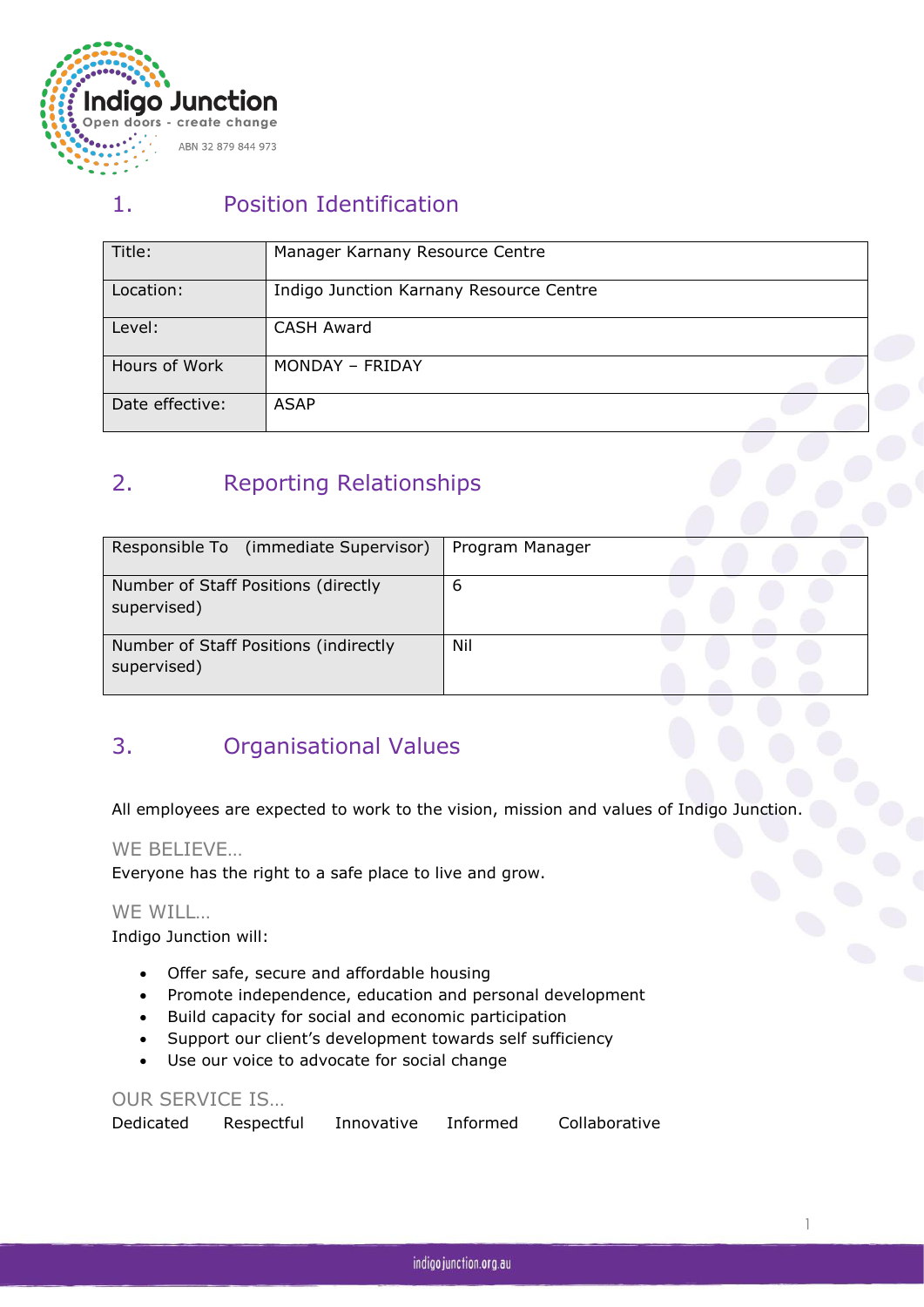

### 4. The key objectives of this position are:

- To manage and strategically develop Karnany Resource Centre through the provision of a range of services designed to optimise outcomes consistent with direct intervention and prevention of homelessness.
- To support the Program Manager and Chief Executive Officer in the provision of services in accordance with good practice and standards stipulated by funding bodies.
- To support the Program Manager and Chief Executive Officer in the provision of services relating to Occupational Safety and Health and site infection control.

## 5. The key duties and responsibilities of this position are:

#### **Organisational**

- Operate in accordance with the organisation's code of conduct, policies and procedures.
- Manage the day to day operations of the Karnany Resource Centre with a focus on risk management and quality service interactions for people experiencing disadvantage.
- Operate in accordance with CPFS Service Standards and funding contract requirements.
- Support Program Manager to compile reports on service delivery activities to be presented to the Board, CPFS and related funding bodies.
- Supply reports to the Program Manager pertaining to any reportable incidents.
- Effective staff management that includes induction, training in accordance with the Indigo Junction Quality Learning and Assurance Framework, rostering and timekeeping in accordance with the award payroll systems.
- Provide staff Supervision to both individuals and groups in accordance with the Indigo Junction Staff Supervision Framework.
- Implement procedures and maintain data collection for Indigo Junction contract requirements.
- Maintain good records and support program evaluation, reporting and audit processes as required.
- Participate in organisational and external training opportunities.
- Other duties as directed by the Program Manager or Chief Executive Officer.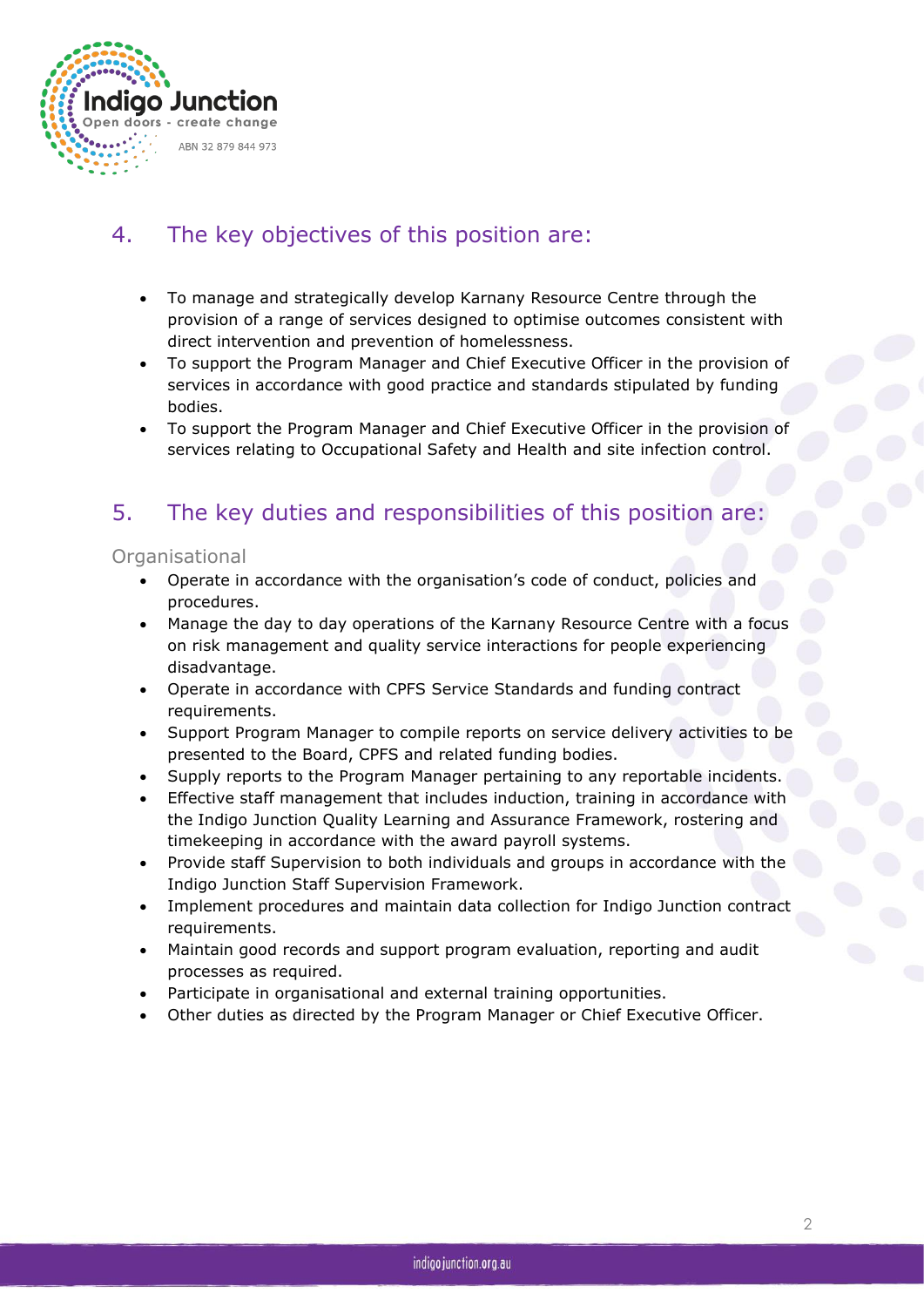

### Client Services

- Work within IJ's Trauma Informed Care framework (training and education provided for new staff).
- Implement and monitor systems to achieve quality outcomes for clients.
- Coordinate case management in accordance with the Indigo Junction Policy and Procedures Manual and Case Management Framework.
- Facilitate integrated service delivery for both internal and external services.

#### Community Liaison

- Establish and expand partnerships within the community for improved information/referral services to clients of Karnany.
- Represent Indigo Junction through attendance and participation in Community Sector events, projects and initiatives.
- Develop appropriate collaborative programs to meet client's needs.
- Develop and maintain contact with related services throughout the metropolitan area.

### 6. Selection Criteria -

The skills, experience, qualifications and attributes needed to do this job

| a) Qualifications and/or training and/or licences                                                             | Essential | Desirable |  |
|---------------------------------------------------------------------------------------------------------------|-----------|-----------|--|
| A tertiary qualification in a relevant human services<br>area and at least 3 years appropriate experience; or |           |           |  |
| demonstrated equivalent.                                                                                      |           |           |  |

| b) Experience and knowledge                                                           | Essential | <i>Desirable</i> |
|---------------------------------------------------------------------------------------|-----------|------------------|
| Sound understanding of the principles of Trauma<br>Informed Care.                     |           |                  |
| Experience and demonstrated competence in working<br>with people in crisis.           |           |                  |
| A commitment to the notion of empowerment and<br>self-determination.                  |           |                  |
| Understanding of the cultural and social factors of<br>homelessness and other crisis. |           |                  |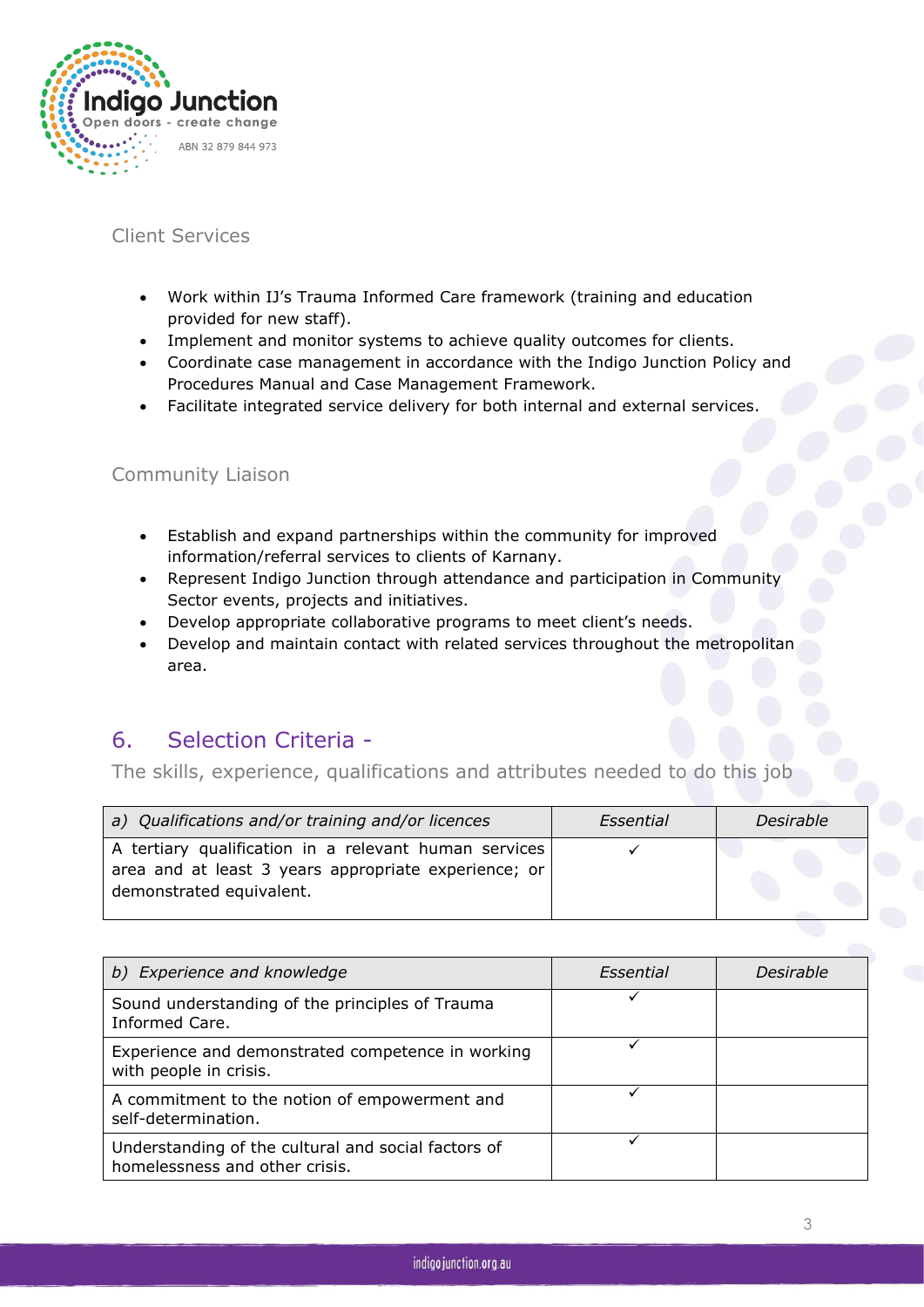

| Experience in a case management approach with an<br>understanding of professional boundaries in relation to<br>client work. |  |
|-----------------------------------------------------------------------------------------------------------------------------|--|
| Experience in responding to people experiencing<br>mental health and alcohol and drug problems.                             |  |
| Experience in providing advocacy and referral.                                                                              |  |
| Knowledge of community and government resources.                                                                            |  |
| Cultural competency and experience working with<br>people from diverse backgrounds.                                         |  |

| c) Skills and attributes                                                  | Essential | Desirable |
|---------------------------------------------------------------------------|-----------|-----------|
| High Level supervision, leadership and organisational<br>skills.          |           |           |
| High level of interpersonal skills.                                       |           |           |
| High level communication skills, both written and oral.                   |           |           |
| High level negotiation and advocacy skills.                               | ✓         |           |
| High level self-management, time management and<br>organisational skills. |           |           |
| Computing skills in word processing, spreadsheets and<br>data-base.       |           |           |
|                                                                           |           |           |

| d) Training and/or licences and/or clearances         | Essential | <b>Desirable</b> |  |
|-------------------------------------------------------|-----------|------------------|--|
| Current 'C' class driver's licence.                   |           |                  |  |
| Current National Police Clearance.                    |           |                  |  |
| Working with Children Clearance.                      |           |                  |  |
| First Aid Certificate (or willingness to obtain one). |           |                  |  |